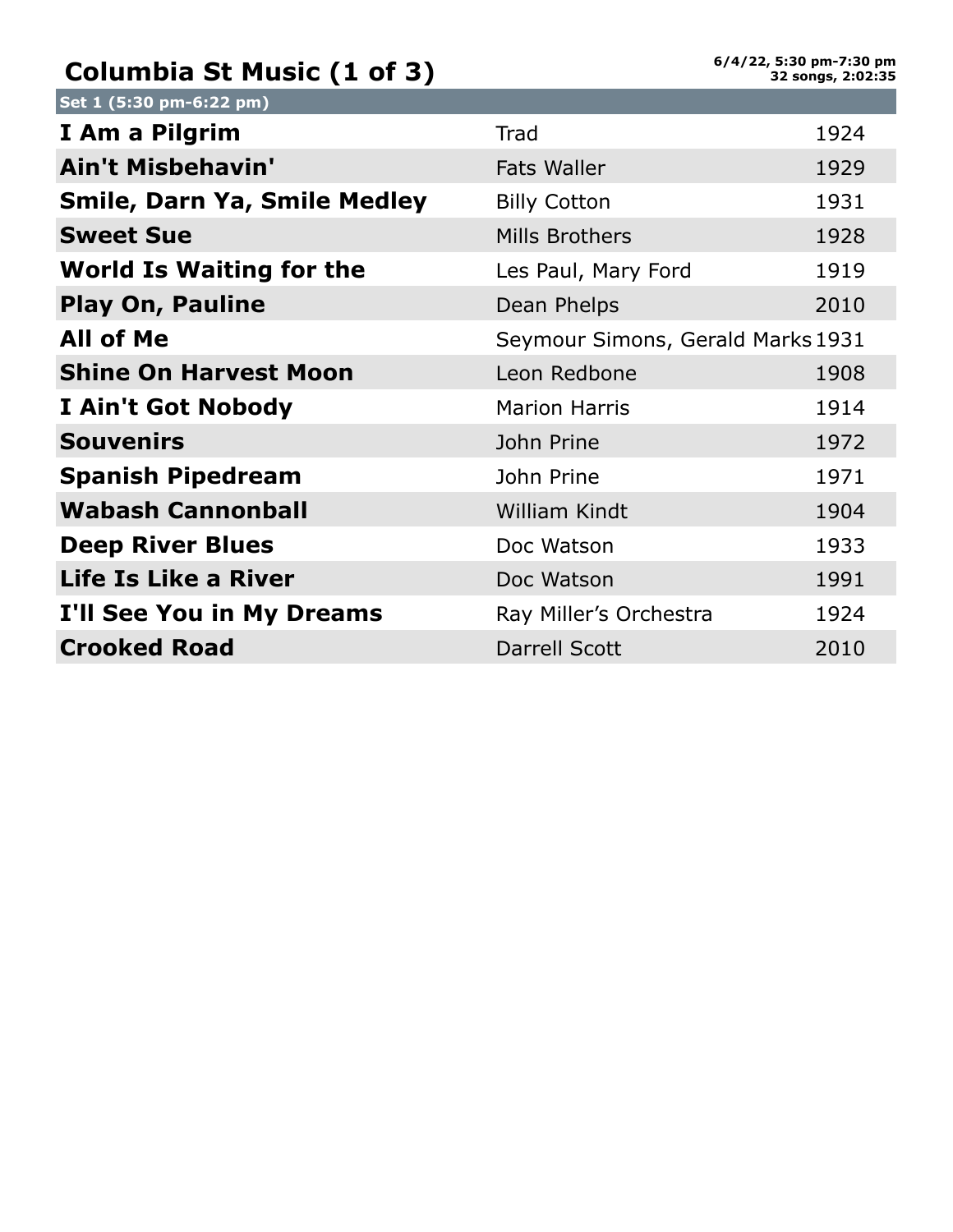## **Columbia St Music (2 of 3)**

| Set 2 (6:37 pm-7:33 pm)                            |                                |      |
|----------------------------------------------------|--------------------------------|------|
| Route 66                                           | Nat King Cole                  | 1946 |
| <b>There'll Be Some Changes Made</b>               | <b>Ethel Waters</b>            | 1921 |
| <b>Preacher and the Bear</b>                       |                                | 1904 |
| <b>Solid Gone</b>                                  | Doc Watson                     | 1930 |
| Till I'm Too Old to Die Young                      | Moe Bandy                      | 1987 |
| <b>Walk On Boy</b>                                 | Doc Watson                     | 1960 |
| <b>Five Pounds of Possum</b>                       | Tim White                      | 1993 |
| <b>Going Away Party</b>                            | <b>Bob Wills</b>               | 1973 |
| <b>Heart of a Hobo</b>                             | Kurt Fortmeyer, Billy Phillips | 2011 |
| <b>Windy and Warm Hotel California</b> Chet Atkins |                                | 1961 |
| <b>Make a Pallet on Your Floor</b>                 | <b>Traditional</b>             | 1908 |
| <b>St. Louis Blues</b>                             | William C Handy                | 1916 |
| <b>My Dog Jesus</b>                                | Kurt Fortmeyer                 | 2008 |
| Dark As A Dungeon                                  | <b>Merle Travis</b>            | 1946 |
| <b>The Cape</b>                                    | <b>Guy Clark</b>               | 1993 |
| <b>Going Home Someday</b>                          | Roy Book Binder                | 1993 |